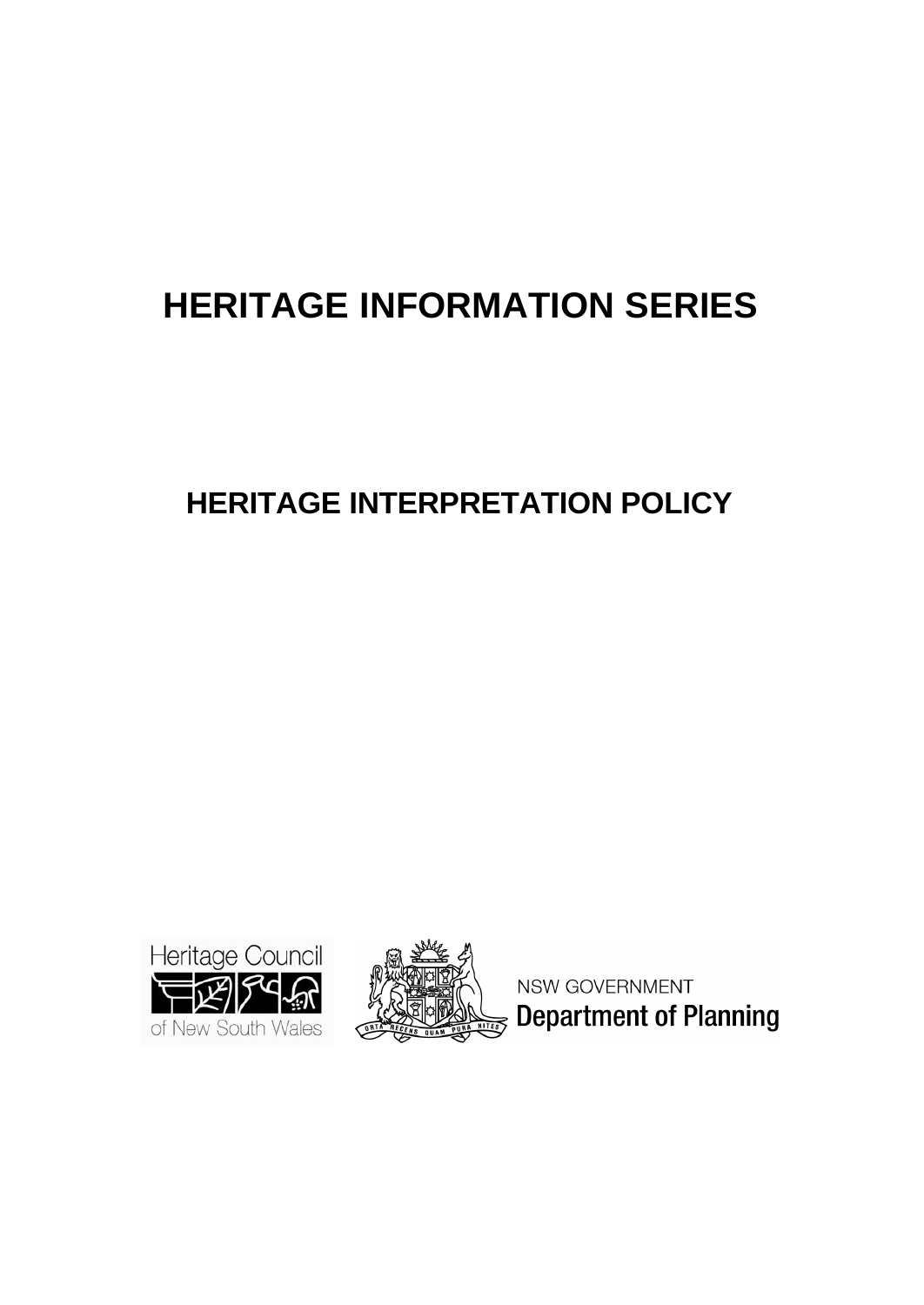## **HERITAGE INTERPRETATION POLICY**

This policy was endorsed by the Heritage Council of NSW in August 2005.

Heritage Office, Department of Planning Locked Bag 5020 Parramatta NSW 2124 Ph: (02) 9873 8500 Fax: (02) 9873 8599 www.heritage.nsw.gov.au

First published 2005

© State of New South Wales through the Heritage Office, Department of Planning, 2005. You may copy, distribute, display, download and otherwise freely deal with this work for any purpose, provided that you attribute the Heritage Office, Department of Planning, as the owner. However, you must obtain permission if you wish to: (1) charge others for access to the work (other than at cost); (2) include the work in advertising or a product for sale; or (3) modify the work.

ISBN 1 921121 10 6

HO 05/011

#### **DISCLAIMER**

Any representation, statement, opinion or advice, expressed or implied in this publication is made in good faith but on the basis that the State of New South Wales, its agents and employees are not liable (whether by reason of negligence, lack of care or otherwise) to any person for any damage or loss whatsoever which has occurred or may occur in relation to that person taking or not taking (as the case may be) action in respect of any representation, statement, or advice referred to above.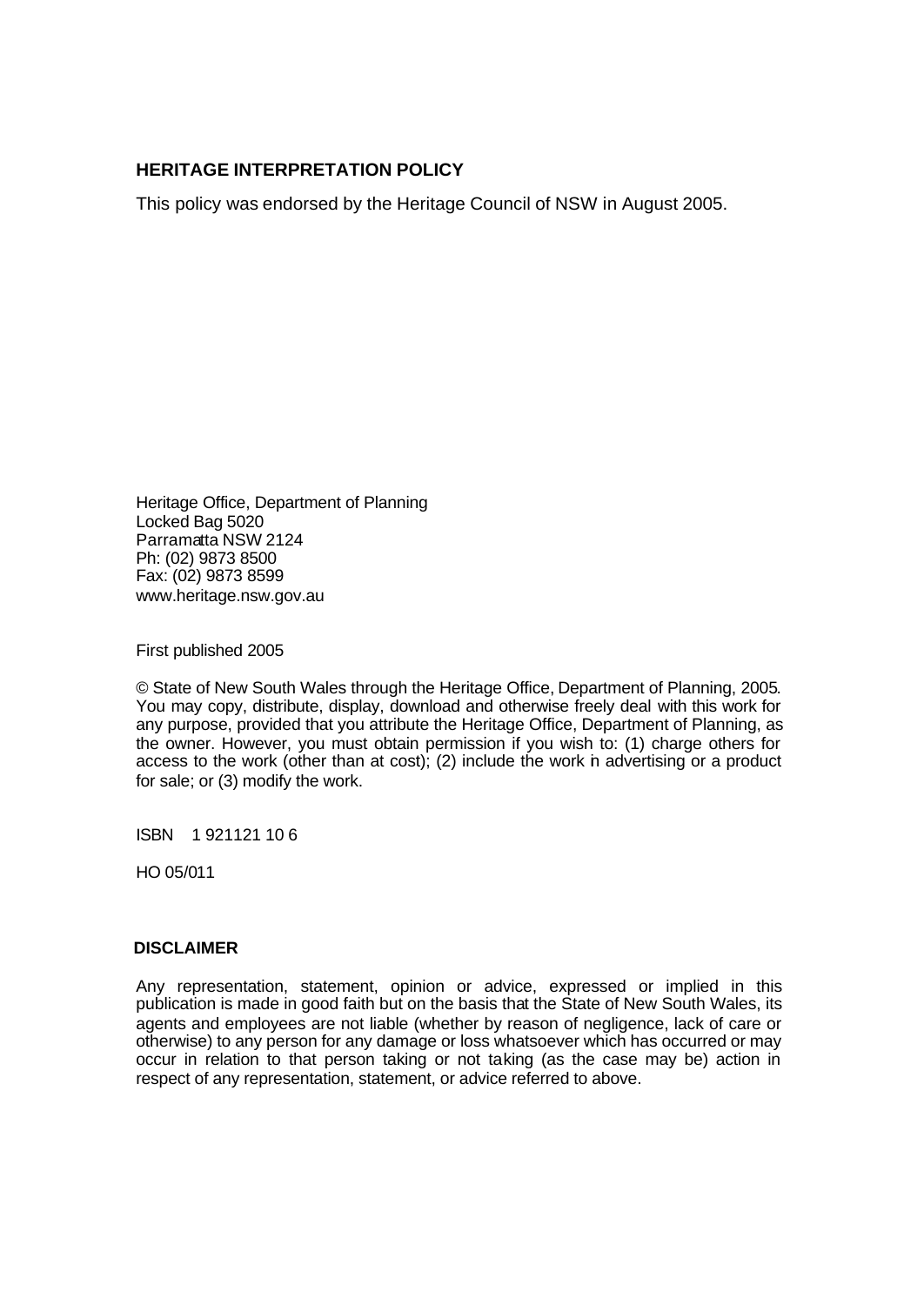## **HERITAGE INTERPRETATION POLICY**

The aim of this policy is to sustain and protect the heritage of NSW through interpretation and to encourage best practice in interpretation.

#### **CONTENTS**

| <b>INGREDIENTS FOR BEST PRACTICE IN HERITAGE INTERPRETATION 5</b> |  |
|-------------------------------------------------------------------|--|
|                                                                   |  |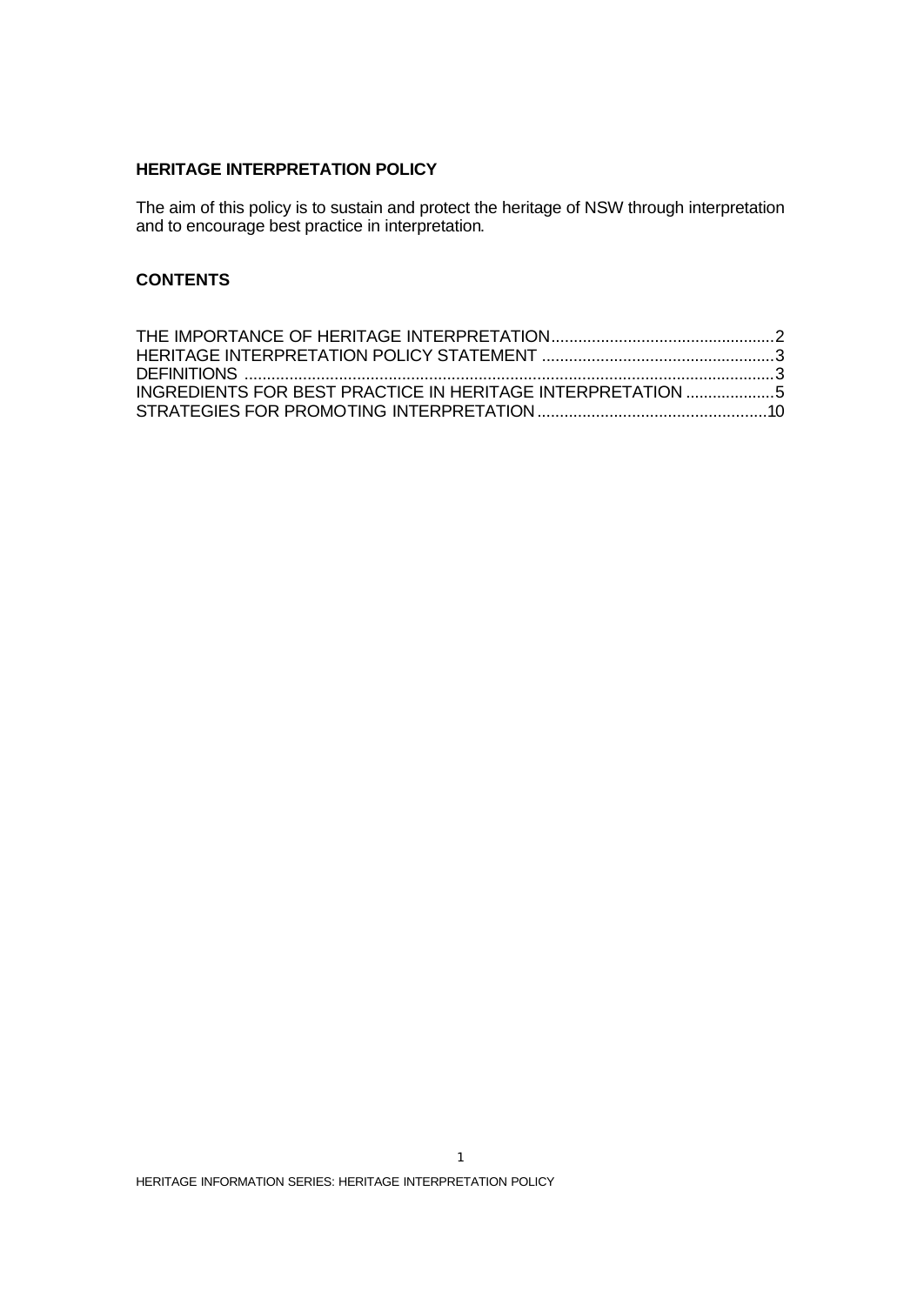#### **THE IMPORTANCE OF HERITAGE INTERPRETATION**

The heritage of New South Wales is identified and protected as a means of securing and maintaining landscape, places and objects valued as part of Australian culture. Heritage is a cultural asset, part of the identity of NSW, its regions and communities. Natural and cultural heritage are linked with other aspects of culture such as literature, music, dance, art, food and other creative works and are part of the environment and community life.

Heritage conservation seeks to sustain the values of heritage landscapes, places and objects, individually and collectively, so that the community and visitors can continue to appreciate, experience and learn from them and about them, and so that they can be passed on to future generations.

Heritage interpretation is a means of sharing Australian culture and history within communities and with other communities, new citizens, visitors, and people overseas. It is also a means of passing on the knowledge and appreciation of Australian culture to new generations.

Interpretation is an integral part of the experience of significant heritage places.

#### **Why interpret?**

The significance of some heritage items is easy to understand; but for others the values are not obvious and require interpretation. Many items have values that are better understood through interpretation.

Interpretation media including activities and events, signs, publications, audio, video, artworks and trails, can enhance understanding and enjoyment by appealing to different levels of experience and knowledge, as well as to different learning styles

Interpretation can strengthen and sustain the relationships between the community and its heritage.

#### **When to interpret?**

Interpretation may be undertaken at any stage in the life of a place or heritage item. Interpretation is an essential part of the experience of a place.

For some heritage items, interpretation is an occasional opportunity, often linked with open days or other community celebrations.

For items which attract visitors, interpretation is an integral component of conservation and management and is undertaken for both educational and recreational purposes.

For other items, the opportunity for interpretation is provided when the use changes or when works are undertaken.

For industrial, places, archaeological sites and agricultural or other landscapes undergoing significant change, interpretation provides a way for people to appreciate the significance of the place before its use changes.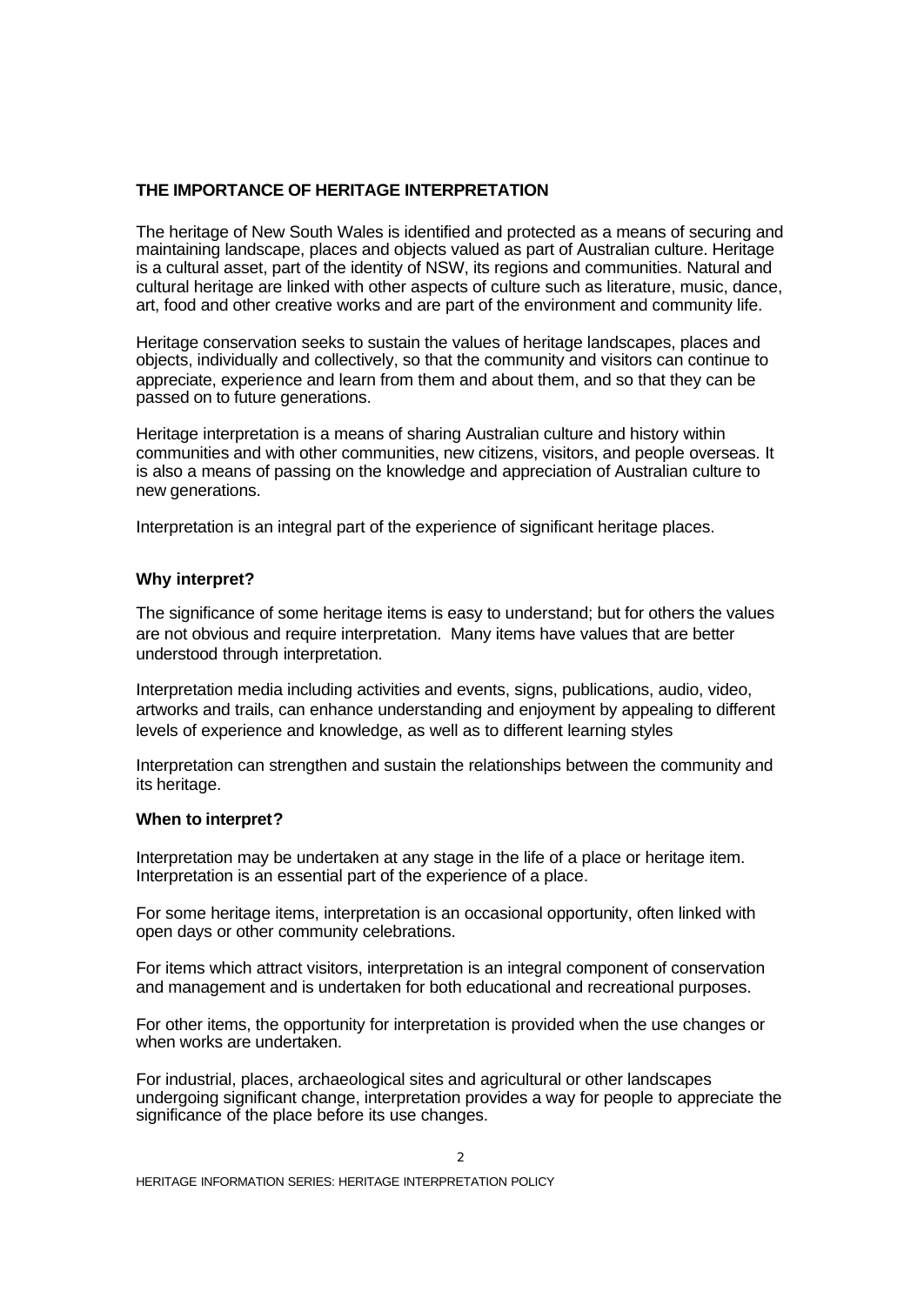In some places, such as national parks or historic sites and precincts, interpretation has many uses and dimensions in education, recreation, tourism, visitor management and conservation.

#### **HERITAGE INTERPRETATION POLICY STATEMENT**

The interpretation of New South Wales' heritage connects the communities of New South Wales with their heritage and is a means of protecting and sustaining heritage values.

Heritage interpretation is an integral part of the conservation and management of heritage items and is relevant to other aspects of environmental and cultural management and policy.

Heritage interpretation incorporates and provides broad access to historical research and analysis.

Heritage interpretation provides opportunities to stimulate ideas and debate about Australian life and values, and the meaning of our history, culture and the environment. The Heritage Office, Department of Planning, is committed to encouraging imaginative, inclusive and accurate interpretation of the heritage of New South Wales and to establishing and sustaining best practices in content, methodology, implementation and evaluation of heritage interpretation.

The Heritage Office aims to:

- promote the interpretation of the heritage of New South Wales;
- acknowledge the associations and meanings of heritage to the community;
- integrate heritage interpretation in environmental and cultural planning in state and local government organisations;
- encourage high standards and skills in heritage interpretation.

## **DEFINITIONS**

These definitions are adapted from definitions in heritage charters and guidelines for use with terms in the NSW Heritage Act.

**Aboriginal people(s) with cultural association** means Aboriginal people(s) with a cultural or historical association with an area not necessarily deriving from descent from original inhabitants. Consideration must also be given to Aboriginal people who reside in an area where there are no identified traditional owners or Aboriginal people who have traditional association to that country. (see also Traditional owner)

**Aboriginal Culture** means the culture of a group of people or groups of peoples comprising of the total ways of living built up and passed on from one generation to the next, and evolving over time.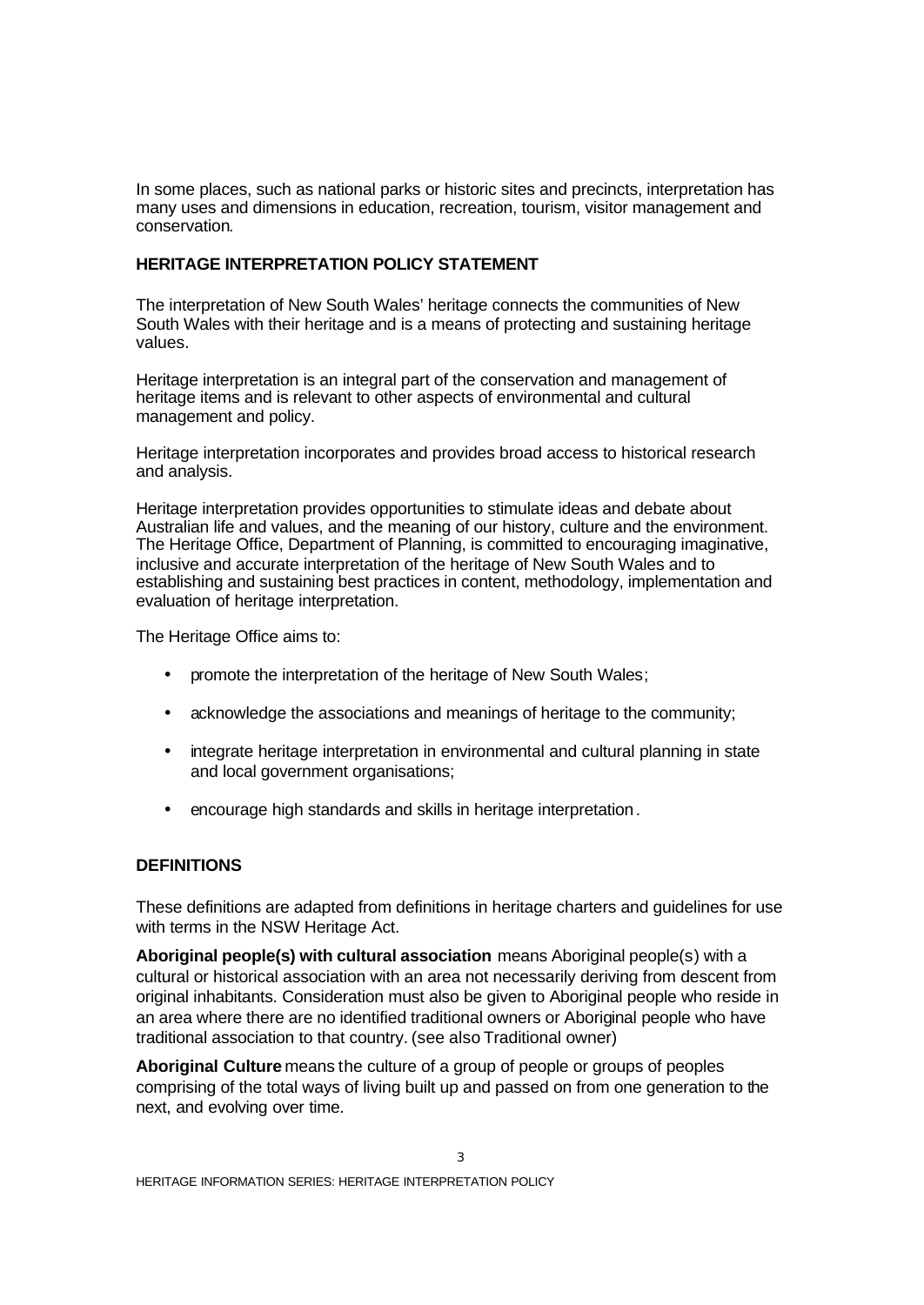**Aboriginal Heritage** means the heritage of a group of people or groups of peoples is represented in all that comes or belongs to them by reason of birth and includes their spirituality, language and relationship to land.

**Associations** mean the special connections that exist between people and an item.

**Conservation management plan (CMP)** means a document that identifies the heritage significance of an item and sets out policies for retaining that significance and is prepared in accordance with Heritage Council guidelines.

**Conservation Management Strategy (CMS)** means a document that identifies the impact an activity may have on a heritage significance of an item and sets out measures to minimise the impact of a proposed activity on the heritage significance of the item and is prepared in accordance with Heritage Council guidelines.

**Environmental heritage** means those places, buildings, works, relics, infrastructure, movable objects, landscapes and precincts, of State or local heritage significance.

**Fabric** means the physical material of the item including components, features, objects and spaces.

**Heritage Impact Statement (HIS)** means a document that records the heritage significance of an item by using a Heritage Data form and sets out broad strategies for retaining that significance and is prepared in accordance with Heritage Council guidelines.

**Heritage significance** refers to meanings and values in relation to the historical, scientific, cultural, social, archaeological, architec tural, natural or aesthetic importance of the item. Heritage significance is reflected in the fabric of the item, its setting, use, associations, meanings, records, related places and related objects. Items may have a range of values and meanings for different individuals or groups, over time.

**Interpretation** means all the ways of presenting the significance of an item. Interpretation may be a combination of the treatment and fabric of the item; the use of the item; the use of interpretive media, such as events, activities, signs and publications, or activities, but is not limited to these. See 7, page 4.

**Interpretation plan** is a document that provides the policies, strategies and detailed advice for interpreting a heritage item. It is based on research and analysis and plans to communicate the significance of the item, both during a conservation project and in the ongoing life of the item. The plan identifies key themes, storylines and audiences and provides recommendations about interpretation media. It includes practical and specific advice about how to implement the plan.

**Interpretation policy** consists of clauses and guidelines that provide an intellectual and conceptual framework for communicating the significance of an item. Policies may deal with fabric, setting, history, archaeology audiences and other people, contents, related places and objects, disturbance of fabric, research, records.

**Meanings** denote what an item signifies, indicates, evokes or expresses.

**Media** means the tools, techniques and technologies used to convey the interpretation. These can include signs, orientation, notices, guided and self guided walks, audio guides, installations, displays, models, dioramas, exhibitions, lighting, street naming,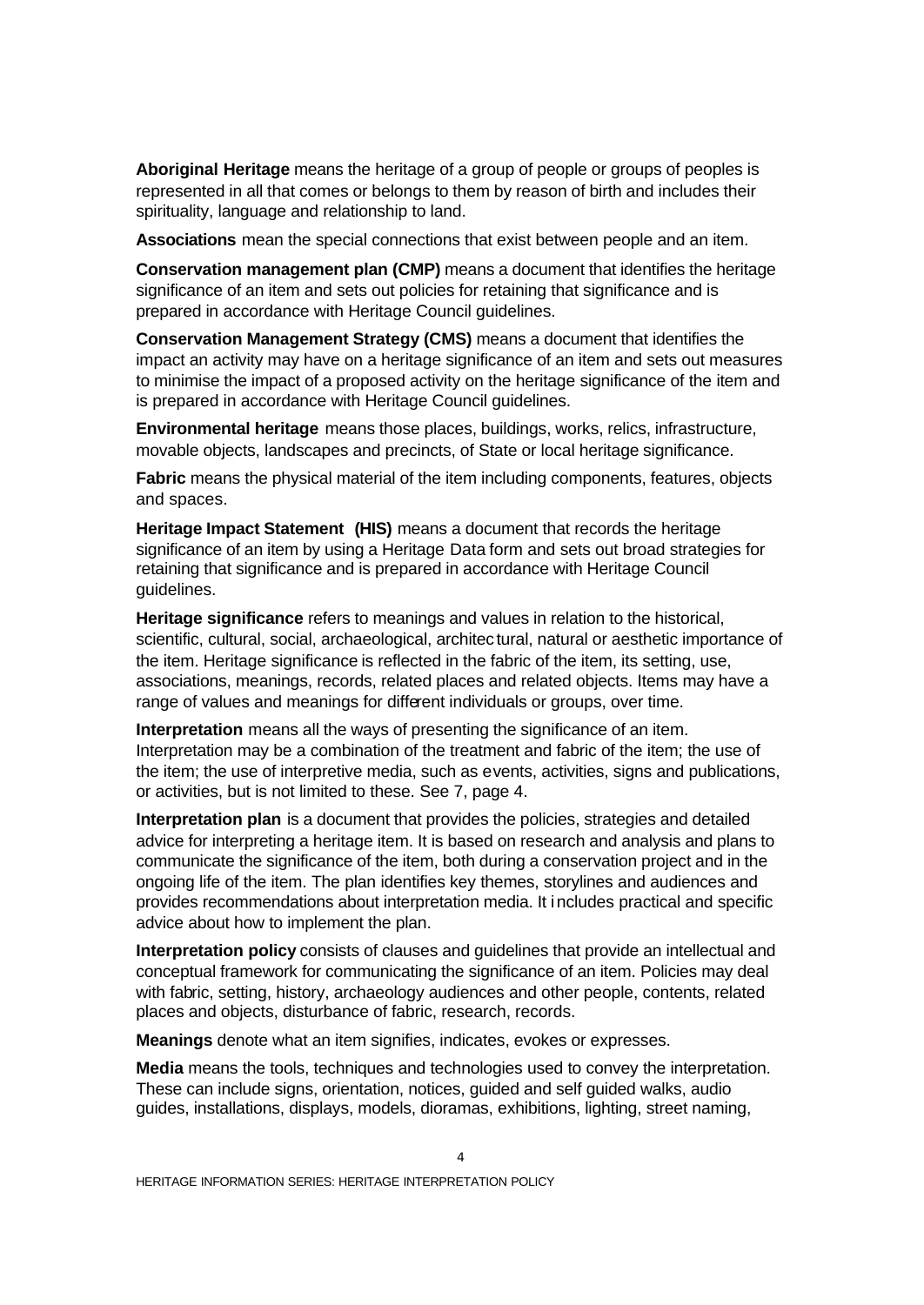holograms, films, video, soundscapes, oral history, maps, brochures, books and catalogues, public art, writers and artists in residence programs, events, activities, role play, demonstrations, educational programs, websites, CD ROM programs, reconstructions, sets, and replicas and other means of communication.

**Traditional owner** means an Aboriginal person directly descendant from the original inhabitants of an area who has cultural association with the area deriving from traditions, observances, customs, beliefs or history of the original Aboriginal inhabitants of the area. Authorisation to obtain or document information about Aboriginal heritage may be obtained from an Aboriginal person or people who have traditional association to country; these may include traditional owners.

#### **INGREDIENTS FOR BEST PRACTICE IN HERITAGE INTERPRETATION**

Best practice in the interpretation of all types of heritage (Aboriginal, built, movable and natural) will include each of the following ingredients.

## **(1) PEOPLE AND CULTURE**

#### **Respect for the special connections between people and items**

People and their stories are the vital elements in heritage interpretation, which is in essence the sharing of culture. Interpretation is only undertaken within the cultural traditions of which it is part, and respecting the culture of the audience. The need for this approach is easy to recognise and appreciate in relation to Aboriginal heritage, but it also applies to non-Aboriginal heritage.

Aboriginal culture and heritage is a central element in Aboriginal identity, history, spirituality and customary law. For Aboriginal cultural heritage, interpretation is undertaken to share information among family, kin and other Aboriginal people and with non-Aboriginal people. It is only undertaken with the approval and direct involvement of a traditional owner or an Aboriginal person/s with cultural association. Community protocols apply as to who may have access to places and knowledge, in accordance with traditional laws and customs.

Aboriginal people's culture and heritage may not always be confined to traditional country. Many Aboriginal people may also have connections through relocation and removal from traditional country. Aboriginal people have the primary role in interpreting these places, and non-Aboriginal people can assist. Aboriginal people may also have links with the same range of items as other people.

For non-Aboriginal people, the conventions about cultural ownership of heritage, and the related responsibilities, are not clearly defined. Heritage professionals should not assume that they have either the right to obtain and document information about items of Aboriginal heritage value or the skills required to interpret them.

Over the past decade, interpreters and other heritage practitioners have, through working with communities, developed a better appreciation of the connections between people and heritage. New conventions are evolving about participation in interpretation by people for whom an item has special meanings. Protocols have developed about oral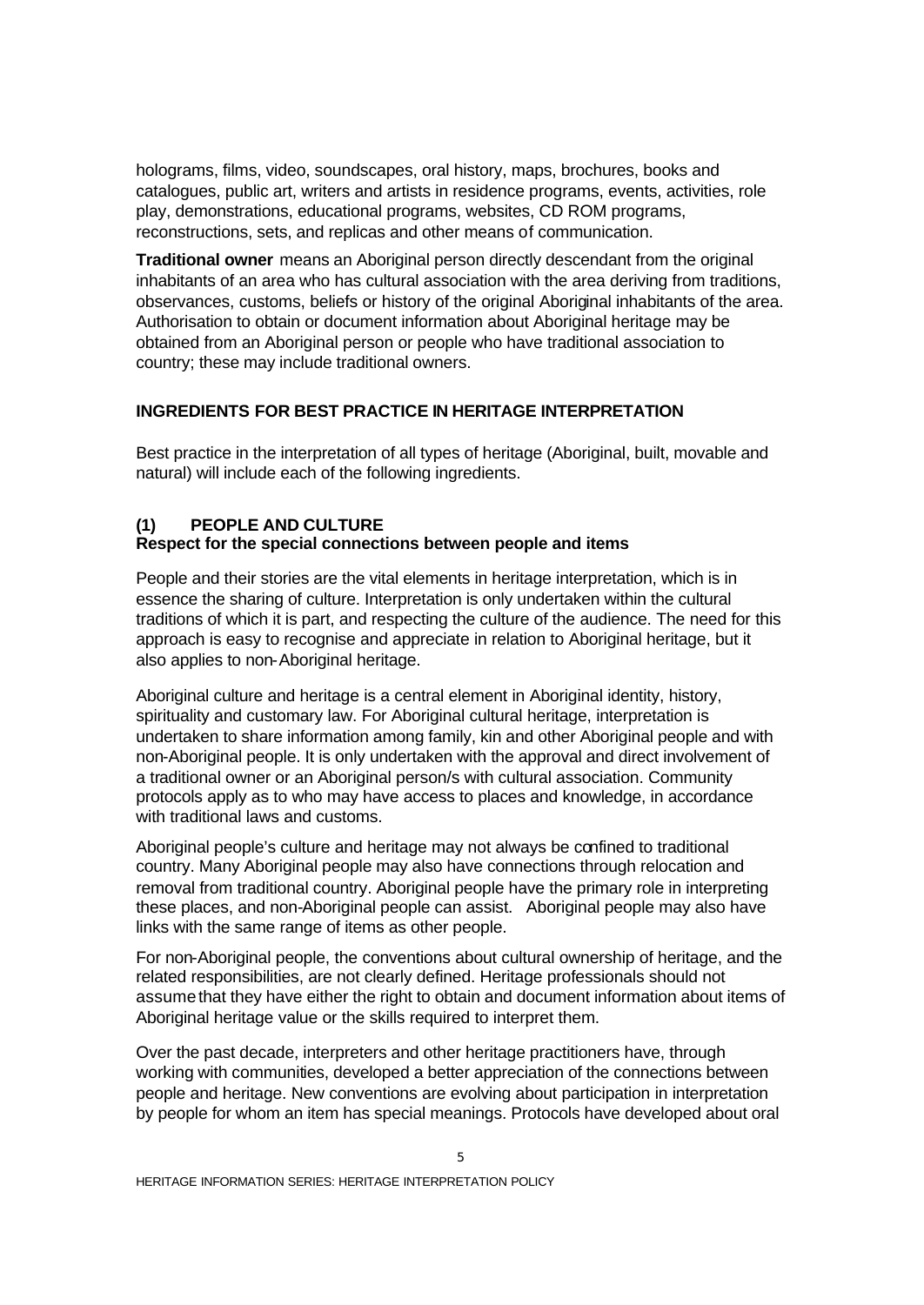history, the use of photographs and objects, and some intellectual property, and these may also be relevant to other material knowledge and its use in interpretation.

The links between people and natural and cultural heritage are often expressed through other cultural traditions –such as art, literature, music, food and other creative works and traditions. These works are traditional forms of interpretation.

A collaborative approach is appropriate, with heritage interpreters providing opportunities for people to participate. **The first step is to identify all the people who should be involved.** This may have been done in a conservation management plan, but if not, it should be included in interpretation planning.

Local communities have a proprietary/custodial interest in their heritage and may be able to collaborate in interpretation.

Some heritage items are associated with more than one cultural group, and may have a variety of meanings, some of which may appear to be conflicting. It is then desirable to interpret a variety of meanings rather than present the values of one group and exclude others.

Professionals involved with interpretation are now approaching their role as one of facilitating the community interpretation of heritage.

## **(2) SIGNIFICANCE**

#### **Understand the item and convey its significance**

Heritage interpretation should communicate the significance of the place or item. It should answer the question: "why and for whom is this item important?". Understanding the importance of an item, and the associated information, is essential for heritage interpretation. Heritage registers and reports (such as conservation management plans or plans of management) are key references for information about the significance of an item. For Aboriginal heritage, traditional owners or Aboriginal people who have traditional association to the country in question are the primary source.

The significance of a heritage item may change over time, as new information is discovered.

Interpretation may require further research, such as contextual history, oral history and images. This research may also prompt new understandings of an item's significance.

Understanding the characteristics of the place or object, people's memories and stories about it, its condition, how its fabric and use relate to its significance, its suitability for access, and the facilities available for visitors are all important elements in planning for interpretation.

#### **(3) RECORDS AND RESEARCH**

**Good research is at the heart of effective interpretation.**

**Use existing records of the item, research additional information, and make the records and research publicly available (subject to security and cultural protocols)**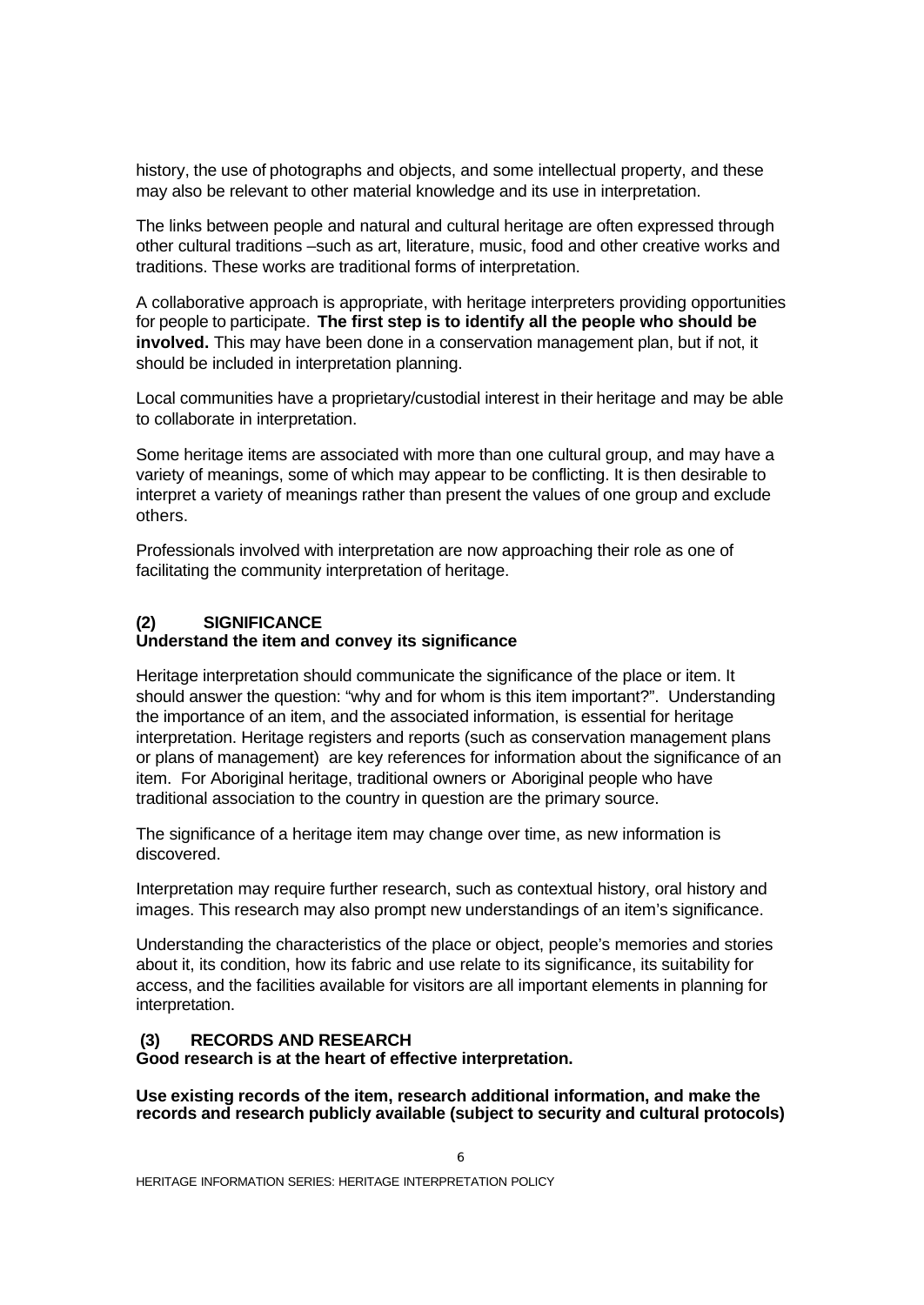Interpretation should be based on the most accurate historical research and analysis available and on their faithful representation in all interpretive media and programs. This basis should be clearly documented in interpretation planning.

Records and research are essential for interpretation. In many cases further research may be required to identify and document people's stories, images, objects and ideas, all of which inform the interpretation. A comprehensive research report including extended excerpts from primary sources, images, maps, copies of documents and detailed bibliography will assist the ongoing interpretation of a place or object.

This research resource should be kept in a form that can be added to over time as new information comes to light.

In planning interpretation, provide for the safekeeping of, and future access to, the research, maps, images and conservation reports, by depositing the material in libraries or archives.

Access to certain information may be restricted for cultural or legal reasons, or for the security of the item itself. For example, knowledge and understandings about Aboriginal heritage may be restricted to protect significance. For some heritage items, information about ownership, or other details, should only be included in reports or public documents with the consent and acknowledgement of owners, traditional owners or cultural custodians.

## **(4) AUDIENCE**

## **Explore, respect and respond to the identified audience**

Audience research and feedback are essential for relevant and effective interpretation. This involves identifying the expectations, preconceptions, physical requirements, cultural, demographic and behavioural characteristics of the audience, planning to meet their needs, and respecting their cultural values. The audience may include users of the item, workers, regular visitors, passers by and those who visit the place because of its heritage values. Another audience can be those at a distance from the item. Evaluating the audience response to interpretation, and the interpretation's effectiveness, is an essential part of the management of a heritage item that is permanently or regularly open to visitors.

## **(5) THEMES**

#### **Make reasoned choices about themes, ideas and stories**

The significance of many places is multi-faceted, and it is often impracticable to communicate every facet. To identify themes and stories for interpretation, and strategies for communicating them, research needs to include the characteristics of the item, existing interpretation media, the audience, the potential media, and serendipitous opportunities for enhancing understanding. Not all themes and stories are necessarily appropriate or relevant to the identified audience, and reasoned choices need to be made explicit following investigation and consultation.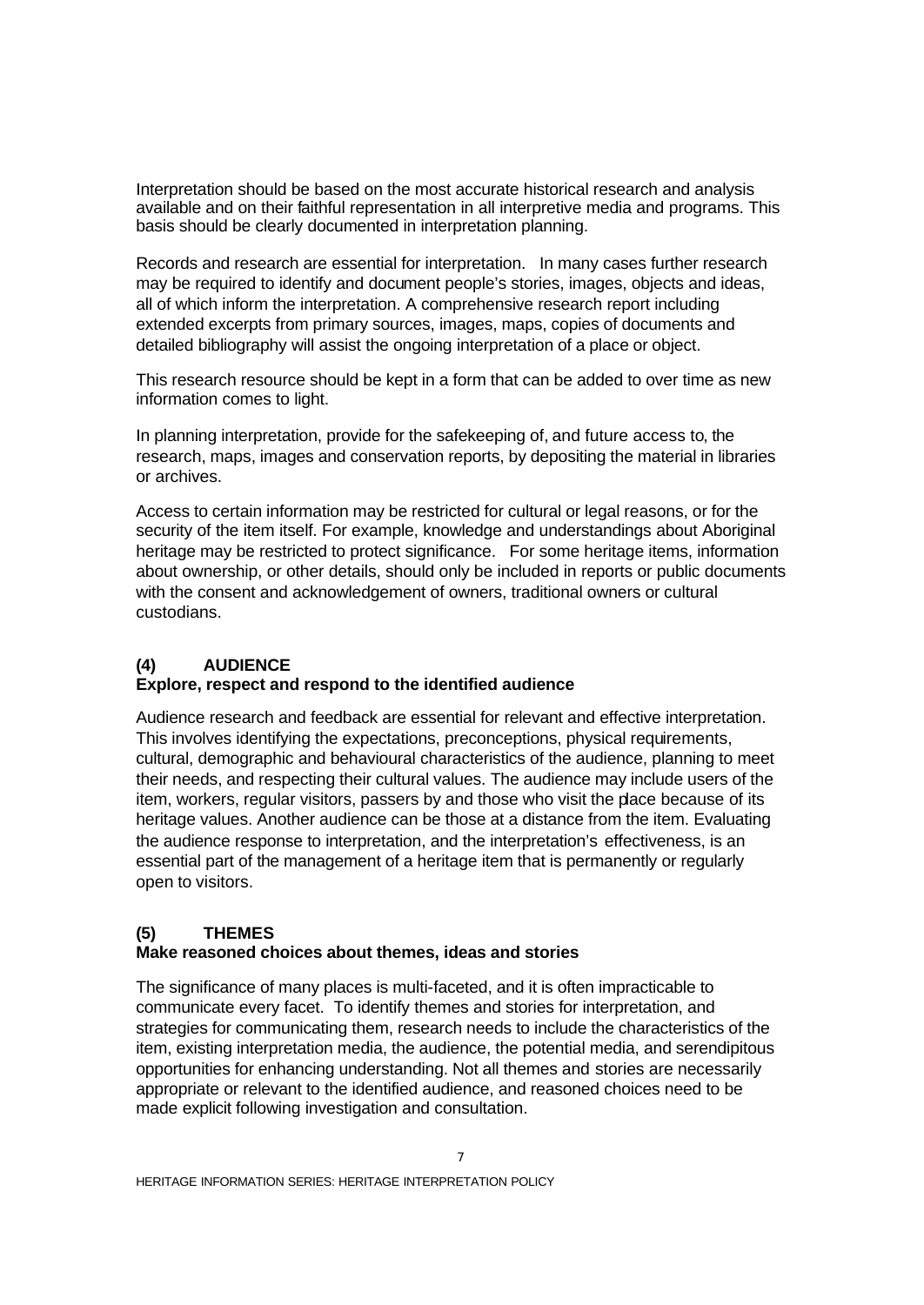Storytelling is an important dimension of interpretation. Conveying a lot of information and facts about a place is not the purpose of interpretation.

The themes and stories that relate the fabric/physical characteristics of the item to the audience's experience, and that link cultural with natural values are often appropriate. For heritage places with complex stories and values, the interpretation may be implemented over some years, with a staged program of events, displays and activities exploring different aspects of the significance of the place. Over time, opportunities to explore and develop further stories or aspects of significance may arise, for example, by linking with current issues and events. Long term planning and budgeting to take advantage of such opportunities is a necessary part of conservation management.

## **(6) ENGAGING THE AUDIENCE**

#### **Stimulate thought and dialogue, provoke response and enhance understanding**

Interpretation reveals meanings and encourages audience response using imagination, creativity, ideas and stories. Interpreters look for hooks or angles that will help visitors relate to the place. Interpretation creates a bridge between the place and the audience.

Providing an enjoyable and stimulating experience is one of the objectives of heritage interpretation.

Communicating significance is not limited to providing information; it also involves enabling the audience to appreciate the related circumstances and values that have made the item the way it is. Interpretation engages the senses, the imagination and the emotions.

## **(7) CONTEXT**

#### **Research and understand the physical, historical, spiritual and contemporary context of the item and related items; and respect local amenity and culture**

Context is often an important aspect of significance. This may have changed over time, and explanation of an earlier context – physical, historical, or spiritual – may be needed to explain a present situation.

Relationships between places or objects may not be immediately obvious and require research and interpretation. A heritage place may have important associations and links with other places beyond the boundaries of site ownership. These connections to related places and activities may be an important aspect of its significance. Understanding these links and connections can enrich the experience of a place and encourage further exploration of the district.

Interpretation policies and programs may need to consider interpreting spatial and functional relationships, and links with related places outside the immediate boundaries of the site. Local amenity and character should not be compromised or obscured by interpretation media or associated new works. The presentation of a place, and any accompanying facilities and their use, should not overwhelm or displace local culture.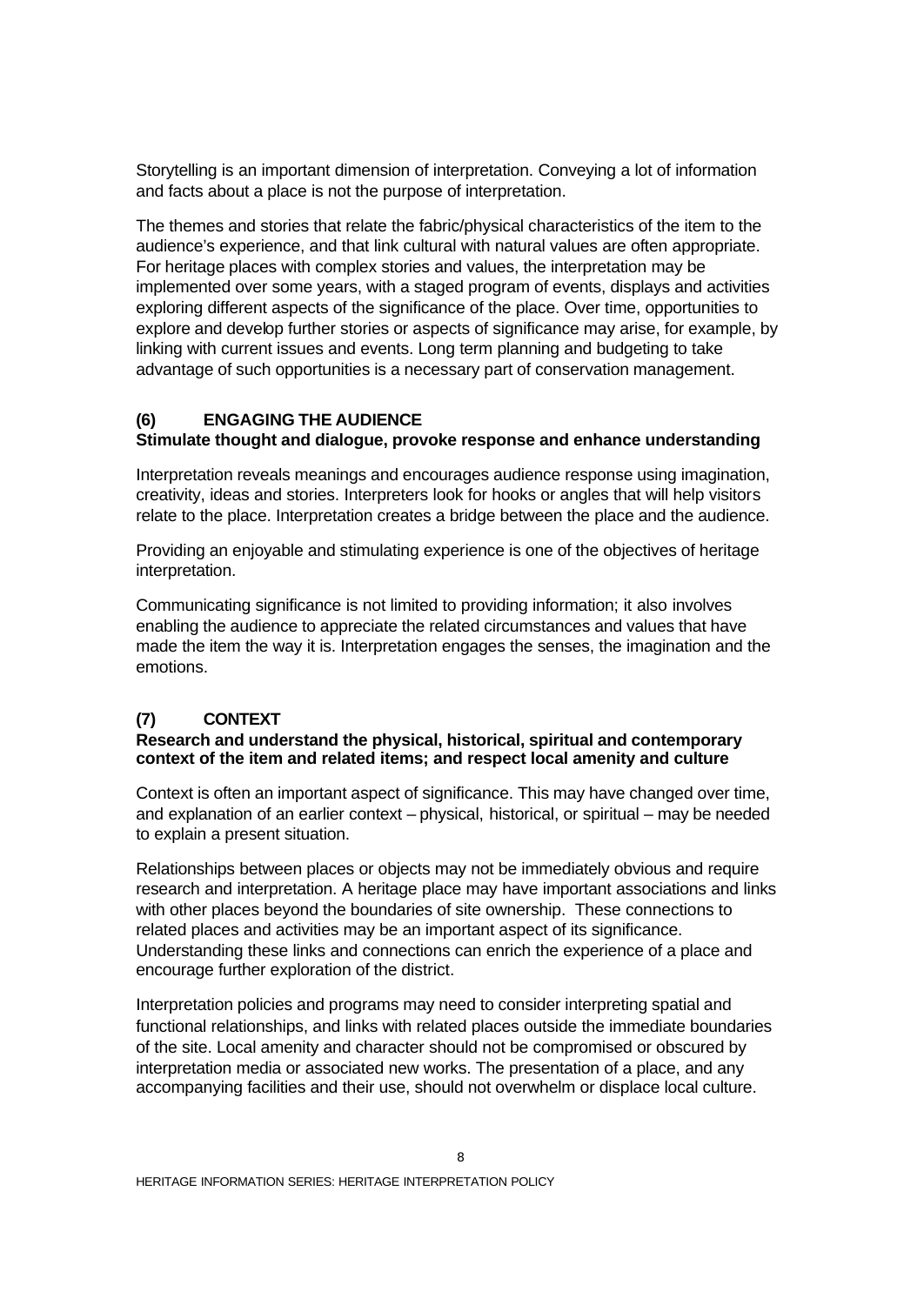## **(8) SUSTAINING SIGNIFICANCE**

## **Develop interpretation that strengthens and sustains the significance of the item, its character and authenticity**

Interpretation should transmit meanings without compromising heritage values. Interpretive media or infrastructure should not interfere with or change the item or its context, or put it at risk. When new structures or works are introduced they should be reversible without damage or risk to significant fabric. Access to part or whole of a place may need to be limited because of fragility or security, or its meaning to its cultural custodians. Good interpretation also contributes to conservation by encouraging appropriate visitor behaviour.

## **(9) CONSERVATION PLANNING**

#### **Integrate interpretation in conservation planning, and in all subsequent stages of a conservation project**

Planning for interpretation should start at the beginning of a conservation project and then be integrated into each stage: in investigations leading to the preparation of a conservation management plan, and before, during and after completion of works. Policies for interpretation should be included in the conservation management plan (or plan of management), integrated with other policies e.g. about the care of the item itself, its use, access to it, and research about it. (See NSW Heritage Office, *Conservation Management Documents*.)

## **(10) MAINTENANCE, EVALUATION AND REVIEW**

## **Include interpretation in the ongoing management of an item; provide for regular maintenance, evaluation and review**

Interpretation planning includes consideration of the management of the place and its interpretation. Identify who will implement the plan and manage the interpretation.

Maintenance, refurbishment and review of interpretation media and programs are part of ongoing heritage management and should be provided for in recurrent budgets.

Maintenance includes such actions as the repair or replacement of weathered or damaged signs, renewing dilapidated displays or reprinting brochures.

Review involves the assessment of the interpretive media and content using visitor and peer group feedback and any new research and understandings. It may involve changes to the type of media, its content or the preparation of new media. A review may involve the revision of the interpretation plan, or the preparation of a new plan, especially for items where visitor access is a major use.

A formal, documented review of the interpretation plan, its programs and media should be undertaken at regular intervals. The interpretation plan may be reviewed in conjunction with the review of the item's conservation management plan. This will ensure that any new information about the significance of the item is reflected in a revised interpretation.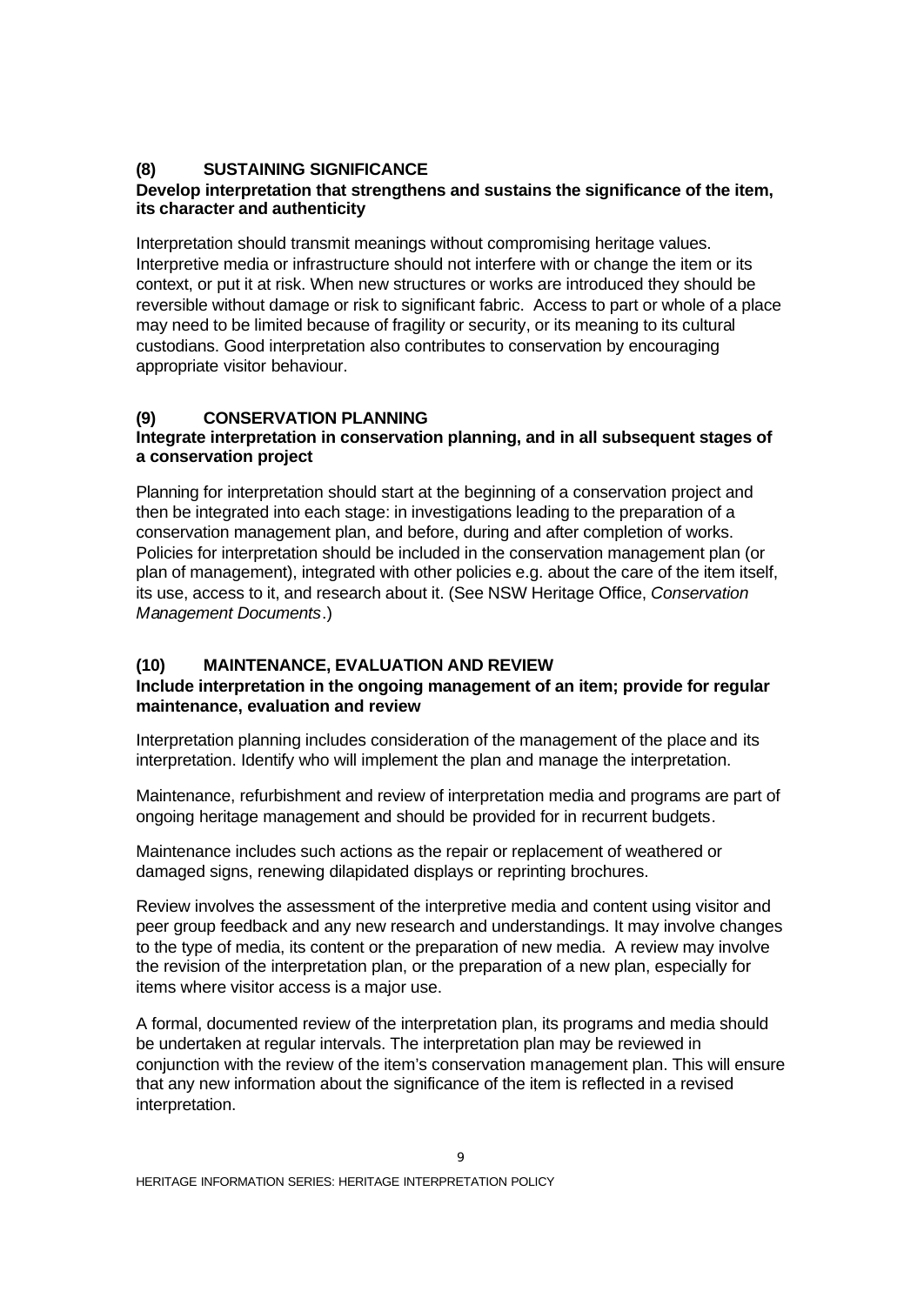Interpretation programs at complex sites may be implemented in stages over a number of years and include events, activities and short term or temporary displays, and the commemoration of any associations between people and the object or place.

## **(11) SKILLS & KNOWLEDGE**

## **Involve people with relevant skills, knowledge and experience**

People knowledgeable about the item, or with expertise and experience in interpretation, historic research and analysis, or skills in the preparation of conservation management plans, should be involved in planning for, or participating in, interpretation. This includes people associated with the place. Historians and archaeologists who have been involved in documenting the item should be consulted where possible. As interpretation is now a requirement of heritage management, inclusion of experienced interpretation practitioners, from the beginning, will help to ensure that the ingredients of best practice interpretation are embedded in the project, and its ongoing management. A multi disciplinary team provides opportunities for mutual learning and skill sharing.

## **(12) COLLABORATION**

## **Collaborate with organisations and the local community**

Community, professional and government organisations have skills, resources, insights and interests which can make a valuable contribution to interpretation. Collaborations provide opportunities to link lines of research, and to develop partnerships and joint projects. Collaborations can develop their own synergy, leading to further opportunities for heritage interpretation or related action.

## **STRATEGIES FOR PROMOTING INTERPRETATION**

The NSW Heritage Office/Heritage Council adopts these strategies for heritage interpretation and recommends their adoption and use by other organisations – state, local, business, professional and community

#### **Strategy 1 Undertake and support heritage interpretation**

- » Provide interpretation for items for which they are owners or custodians
- » Adopt and implement NSW Heritage Office Guidelines about interpretation
- » Provide funding and grant programs to encourage interpretation and community interest in heritage

#### **Strategy 2 Encourage integration of heritage interpretation in environmental management, in community and cultural development and the arts, museums and tourism**

» Include heritage interpretation policies and proposals in cultural plans and other relevant planning documents prepared by local governments and other organisations